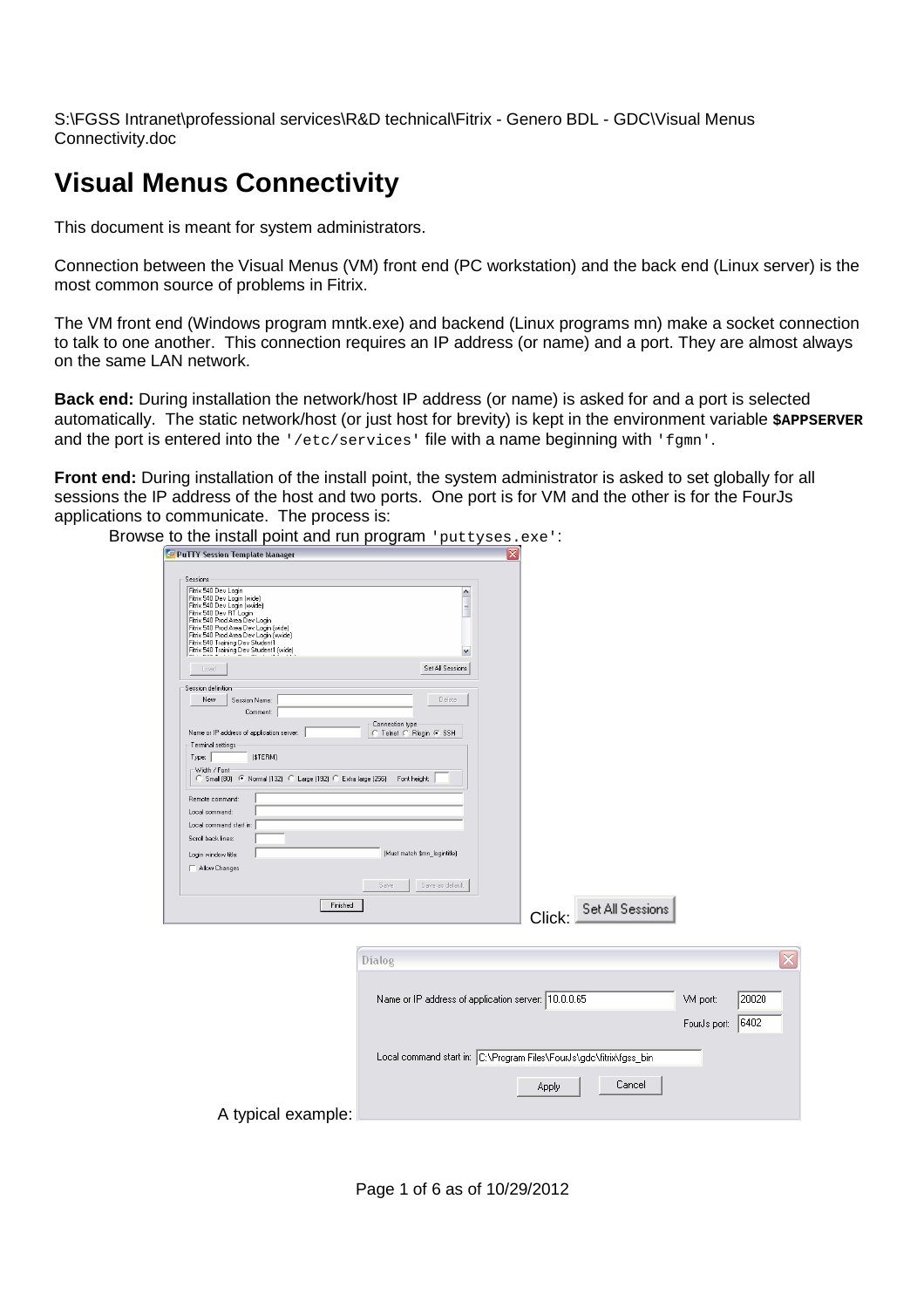**These login session templates are kept in: <install\_point\_directory>/puttyses.ini.** 

You are now ready to create PuTTY login sessions on each PC workstation.

To set up a user (you can have as many users as you like). You execute: [Start]  $\rightarrow$  [Programs]  $\rightarrow$  Fitrix Accounting 5.x  $\rightarrow$  Fitrix administration  $\rightarrow$  Login configuration.

| <b>E</b> Login Configuration<br>x                                                                                                                                                                            |  |  |  |  |  |  |
|--------------------------------------------------------------------------------------------------------------------------------------------------------------------------------------------------------------|--|--|--|--|--|--|
| Windows XP [Win32_NT 5.1]                                                                                                                                                                                    |  |  |  |  |  |  |
| Login name:<br>Shortcuts                                                                                                                                                                                     |  |  |  |  |  |  |
| Create shortcuts for                                                                                                                                                                                         |  |  |  |  |  |  |
| $\overline{\nabla}$ Create program shortcuts<br>C All users C User Thomas Smith                                                                                                                              |  |  |  |  |  |  |
| Create shortcuts for-<br>$\Box$ Create startup shortcut<br>FourJs Server port:<br>C All users C User Thomas Sm.<br>(For terminal services only)                                                              |  |  |  |  |  |  |
| Currently defined sessions<br>Session Templates:                                                                                                                                                             |  |  |  |  |  |  |
| Fitrix 540 Dev Login<br>Fitrix 540 Dev Login<br>۸<br>Fitrix 540 Dev Login [wide]<br>Fitrix 540 Dev Login (xwide)<br>Fitrix 540 Dev RT Login<br>٧<br>Fitrix 540 Prod Area Dev Login<br>Delete<br>Load<br>Load |  |  |  |  |  |  |
|                                                                                                                                                                                                              |  |  |  |  |  |  |
| Session definition                                                                                                                                                                                           |  |  |  |  |  |  |
| Session Name: Fitrix 540 Dev Login                                                                                                                                                                           |  |  |  |  |  |  |
| Connection type:<br>Name or IP address of Application Server: 10.0.0.65<br>C Telnet C Rlogin ⊙ SSH                                                                                                           |  |  |  |  |  |  |
| Terminal settings<br>(\$TERM)<br>Type:<br>sterm-132<br>Width / Font-<br>C Small (80) • Normal (132) • C Large (192) • Extra large (256)<br>19<br>Font height:                                                |  |  |  |  |  |  |
| FJS PORT=6402 /fitrix/bin/fg_540_dev_vm.sh sample<br>Remote command:                                                                                                                                         |  |  |  |  |  |  |
| mntk.exe 10.0.0.65 20020<br>Local command:                                                                                                                                                                   |  |  |  |  |  |  |
|                                                                                                                                                                                                              |  |  |  |  |  |  |
| Local command start in:<br>C:\Program Files\FourJs\gdc\fitrix\fgss_bin                                                                                                                                       |  |  |  |  |  |  |
| Login window title: Development Login<br>5000<br>Scroll back lines:<br>[Must match \$mn_logintitle]                                                                                                          |  |  |  |  |  |  |
| Create<br>Close                                                                                                                                                                                              |  |  |  |  |  |  |

Leave 'All users' selected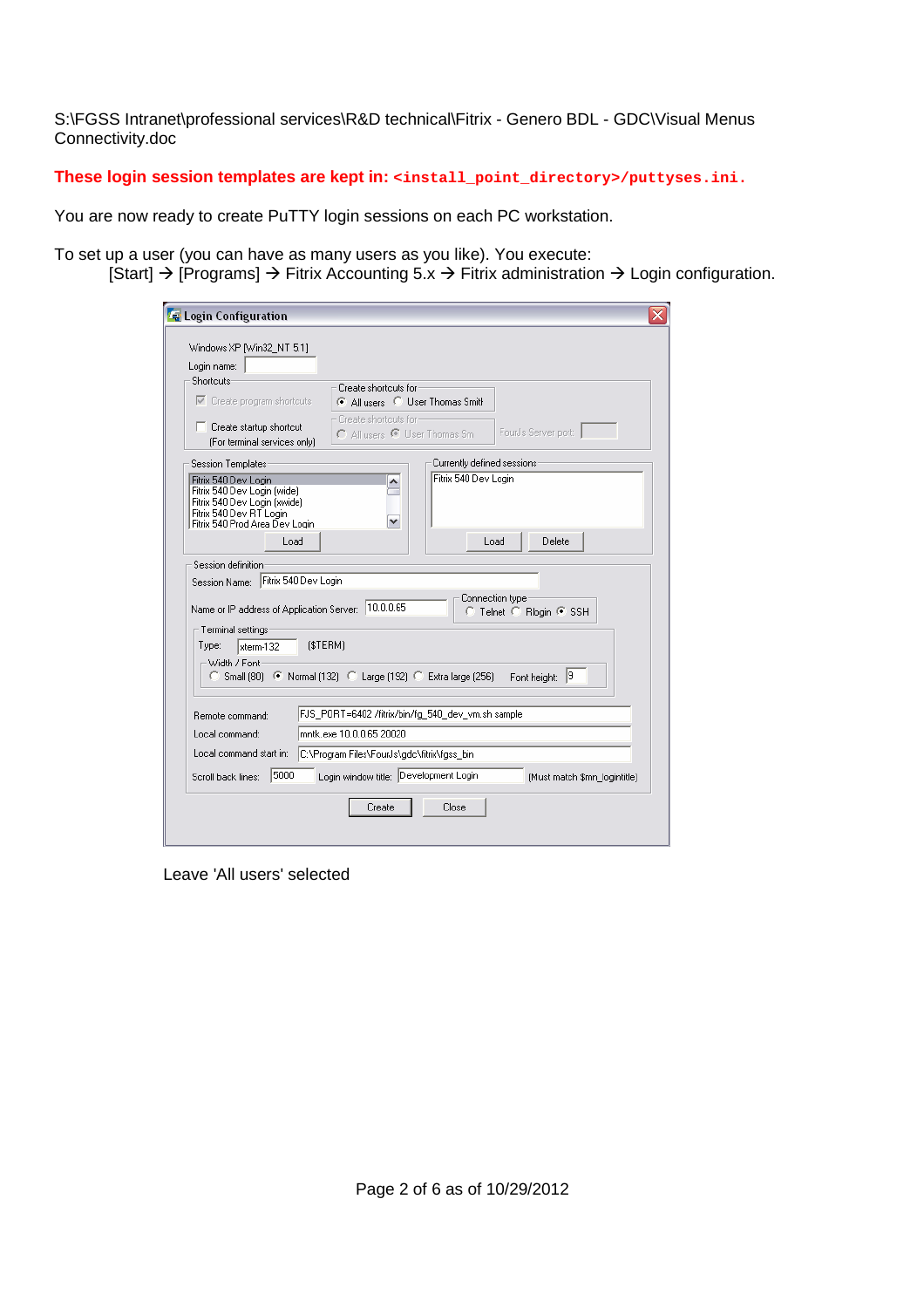## **Under the hood:**

Here are the relevant PuTTY entries that are related to connectivity:

| Session:                                              | 10.0.0.65<br>Protocol:<br>○ Raw | Specify your connection by host name or IP address:<br>Host Name (or IP address)<br>Telnet | O Rlogin  | Port<br>22<br>$\odot$ SSH |                                              |                              |
|-------------------------------------------------------|---------------------------------|--------------------------------------------------------------------------------------------|-----------|---------------------------|----------------------------------------------|------------------------------|
|                                                       |                                 |                                                                                            |           |                           |                                              |                              |
|                                                       |                                 |                                                                                            |           |                           |                                              |                              |
|                                                       |                                 |                                                                                            |           |                           | After successful login, execute locally      |                              |
|                                                       |                                 |                                                                                            | Target:   |                           |                                              |                              |
|                                                       |                                 |                                                                                            |           | mntk.exe 10.0.0.65 20020  |                                              |                              |
|                                                       |                                 |                                                                                            | Start in: |                           |                                              |                              |
|                                                       |                                 |                                                                                            |           |                           | C:\Program Files\FourJs\gdc\fitrix\fgss_bin_ |                              |
| Connection $\rightarrow$ SSH $\rightarrow$ PostLogin: |                                 |                                                                                            |           |                           |                                              | . Note the IP address of the |

back end (10.0.0.65) and VM port (20020).

If any of these elements don't match then VM start-up will fail.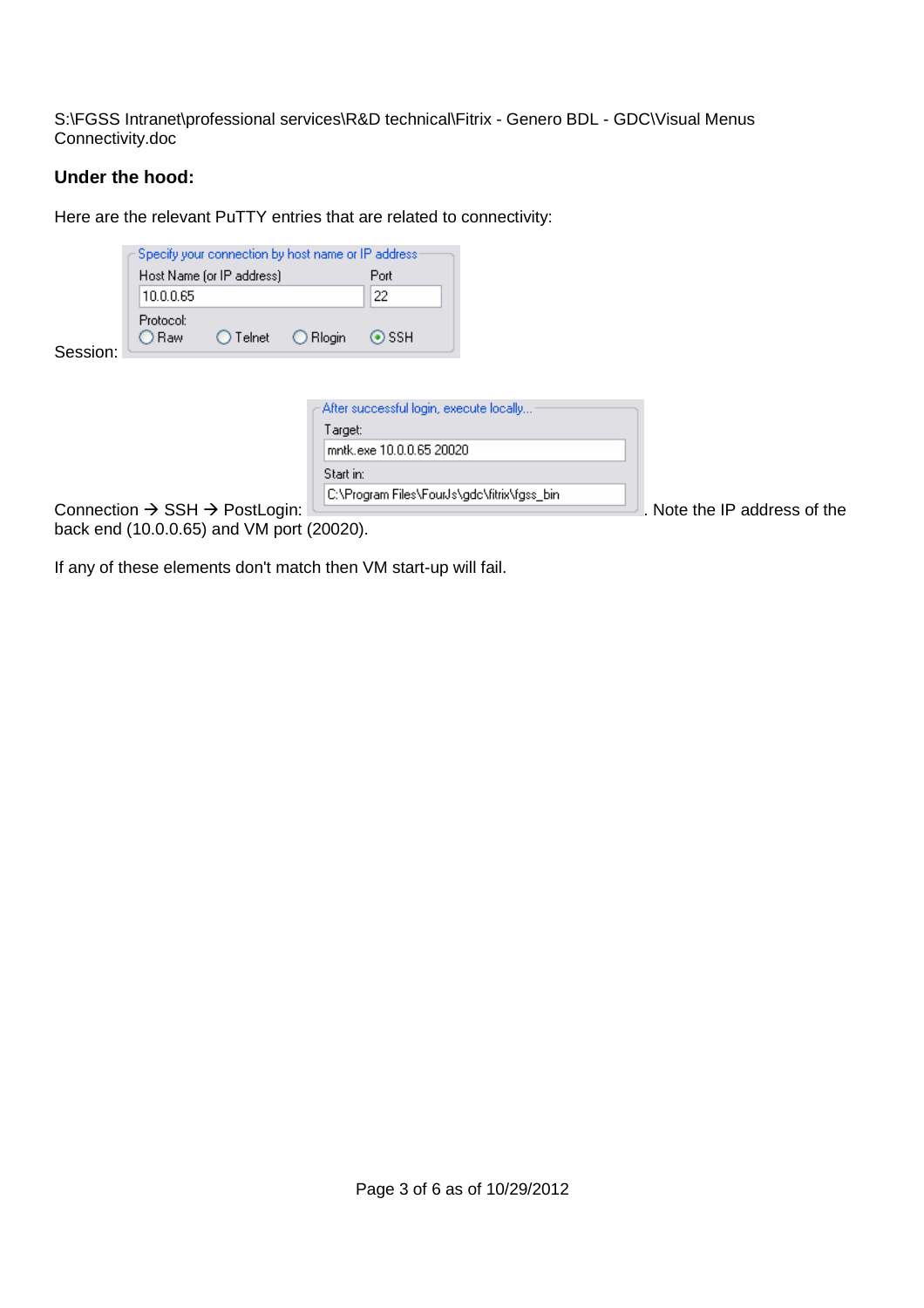# **When things go wrong:**

#### **1. You get the error message:**



and don't see any session templates in the left pane.

| Session Templates: |      |  |  |
|--------------------|------|--|--|
|                    |      |  |  |
|                    |      |  |  |
|                    |      |  |  |
|                    | Load |  |  |

If you go into the PC workstation's VM install directory subdirectory "fgss\_bin", you will see the file "puttyupdate.ini". Find the lines:

```
[installpoint] 
K:\Install Point Media\Fitrix - Install Point
```
**This should match the installpoint location !** 

Most likely the  $K:Y$  drive is not mapped.

A better way to express the install point is in **Universal Naming Convention** (**UNC**) : \\servername\share\Install Point Media\Fitrix - Install Point That way drive mapping doesn't come into play.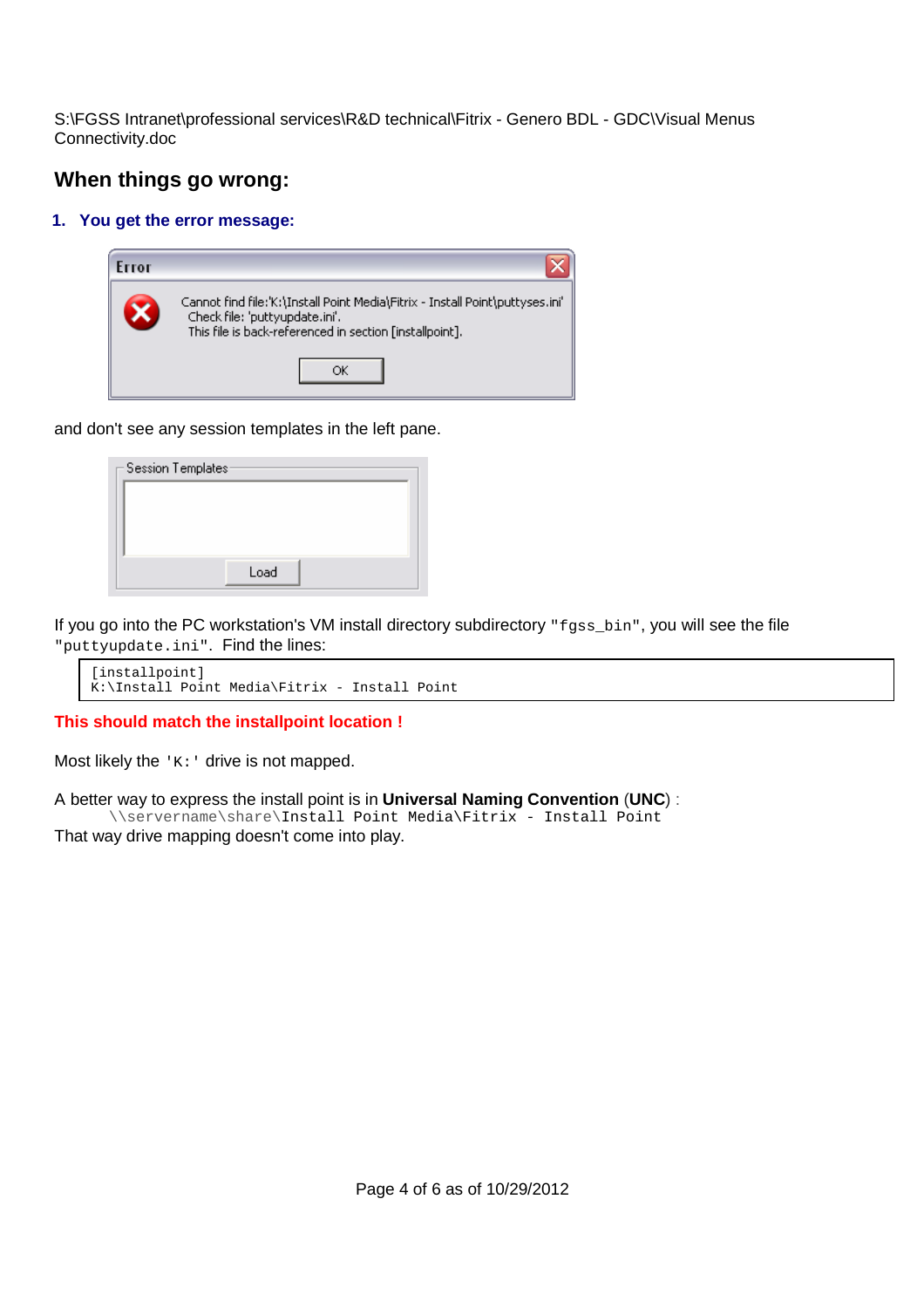#### **2. Programs will not launch – part 1:**

The GDC front end port is not started or the front end GDC port does not match the back end port in PuTTY:

PuTTY back end:

Data to send to the server Remote command:

Connection  $\rightarrow$  SSH: FUS\_PORT=6402 /fitrix/bin/fg\_540\_dev\_vm.sh live || Note the FourJs port (FJS\_PORT) that is

communicated to the back end.

GDC front end port set incorrectly in either of three places:

#### **a) Fitrix Accounting:**

 $[Start] \rightarrow [Programs] \rightarrow [Fitrix According] \rightarrow [Fitrix Administration] \rightarrow [Generator Desktop Client]$ Right-click  $\rightarrow$  Properties

> INs\gdc\fitrix\bin\gdc.exe" -a -D -M -n -g -p 6402 Target:

 **b) Startup:** 

 $[Start] \rightarrow [Programs] \rightarrow [Startup] \rightarrow [Generator Desktop Client - 540]$ 

Right-click  $\rightarrow$  Properties

Target: ids\gdc\fitrix\bin\gdc.exe" -a -D -M -n -q -p 6402.

**c) GDC installation:** 

 $[Start] \rightarrow [Programs] \rightarrow [Four J's Genome Desktop Client \{version\}] \rightarrow [Generator]$ Right-click  $\rightarrow$  Properties

> iUs\gdc\fitrix\bin\gdc.exe" -a -D -M -n -q -p 6402 Target:

#### **3. Programs will not launch – part 2:**

The Windows PC firewall is on. You can either turn the firewall off or punch a hole for the program 'gdc.exe'. This error often appears as: "Error: 8086 - The socket connection timed out."

#### **4. The GDC will not start: - part 1:**

The reason may be that it's already started but the GDC icon does not appear in the task bar.

To check on this: Right-click the task bar  $\rightarrow$  [Task manager]

Click on the <Processes Tab> and click the column heading 'Image Name' (sort). Make

sure Show processes from all users at the bottom is checked.

 Scroll to see 'gdc.exe' with you name beside it. Click on the row and click: [End process]. Now start the GDC up again:

#### **Fitrix Accounting:**

 $[Start] \rightarrow [Programs] \rightarrow [Fitrix According] \rightarrow [Fitrix Administration] \rightarrow [Generator Desktop Client]$ 

# **Be Careful !**

If you are are in a Terminal Services environment (Microsoft, Citrix, etc.) it is possible that some else has logged in with the same login and is running the GDC on a different FourJs port. This is perfectly valid.